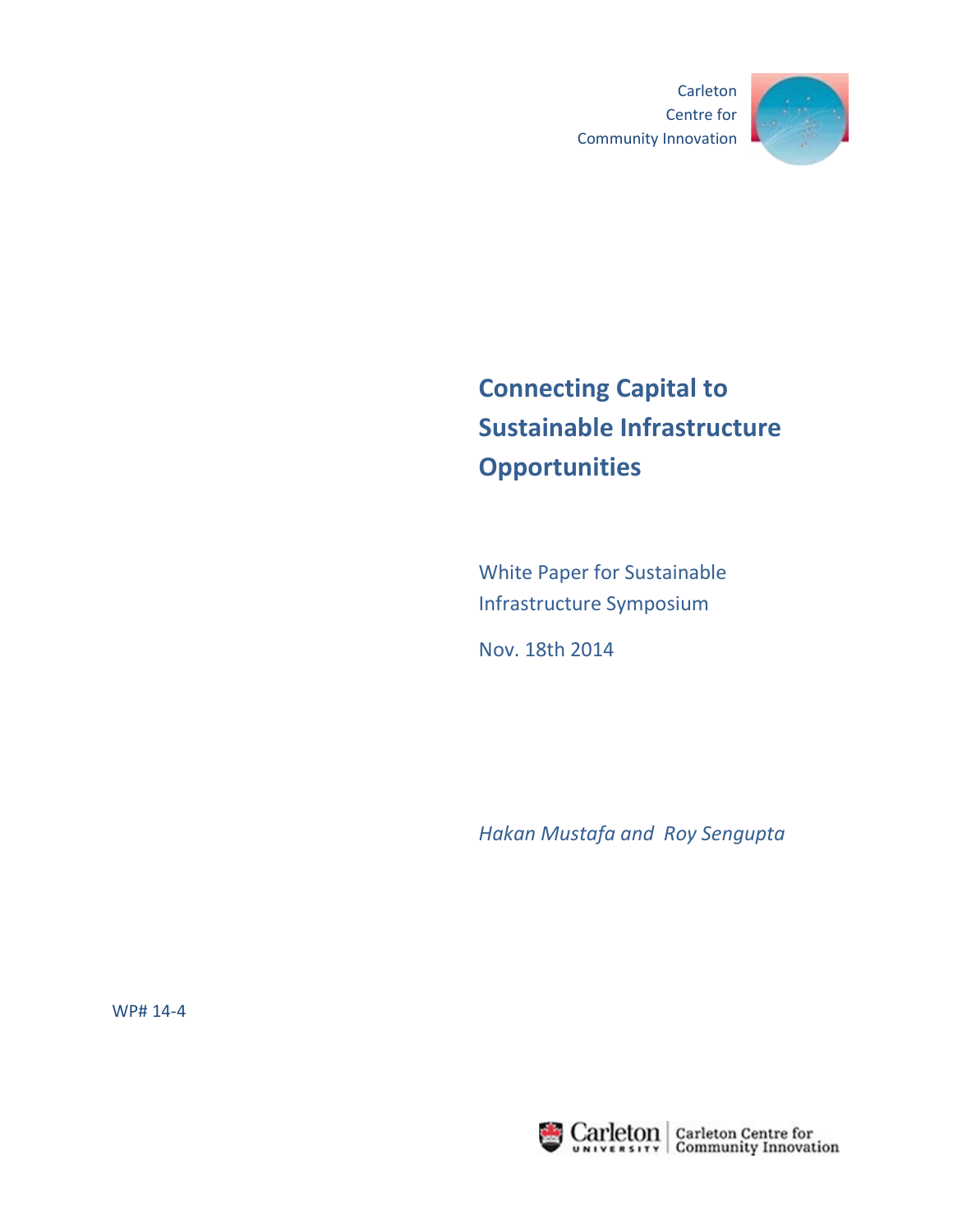# **Table of Contents**

| Infrastructure Needs in Canada 1             |
|----------------------------------------------|
| Sustainable/Impact Infrastructure5           |
| New Approaches by Responsible Investors in   |
| CIIX a Platform to Deliver Positive Impacts9 |
| Appendix A: International Pension Funds that |
|                                              |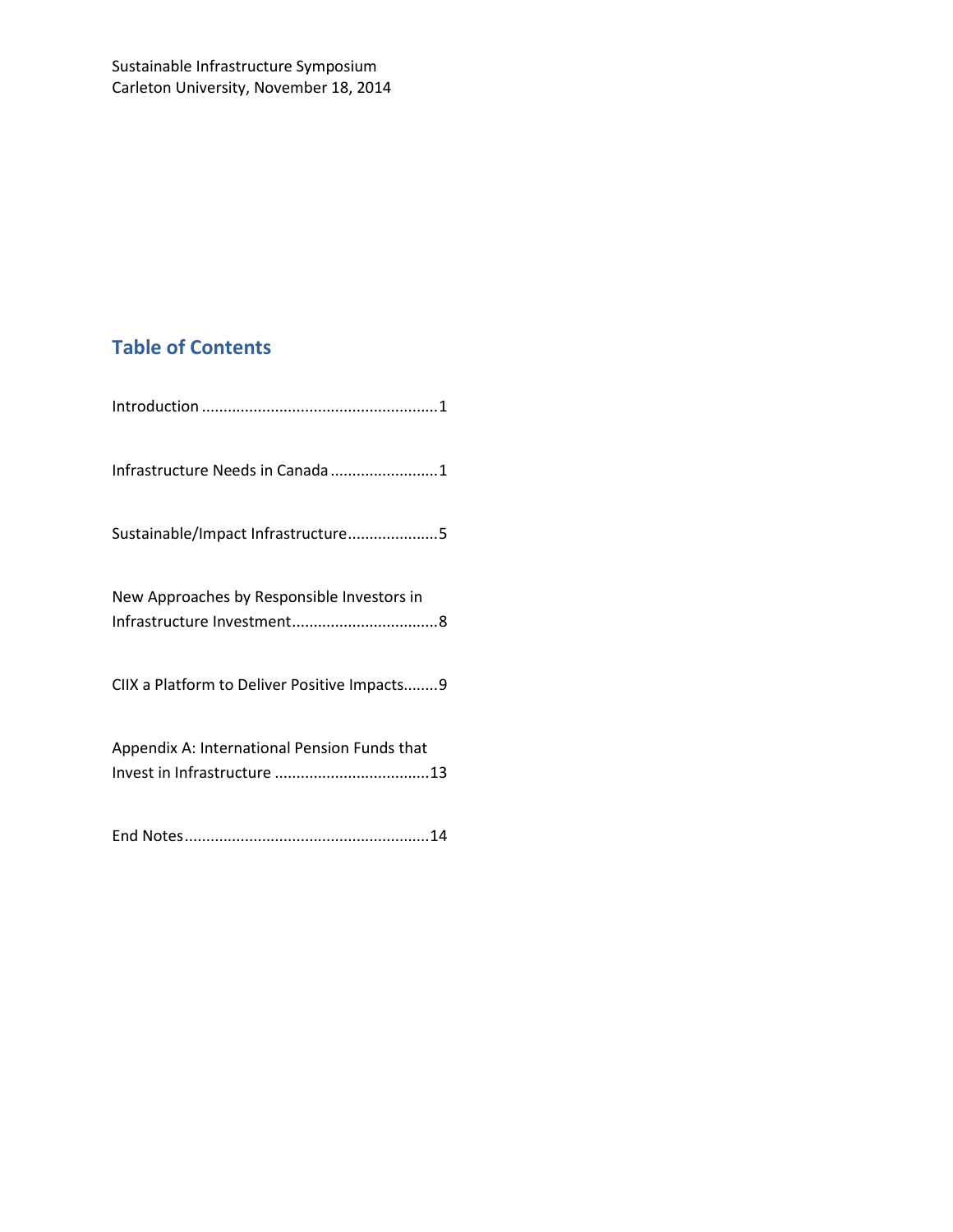### <span id="page-2-0"></span>**Introduction**

Infrastructure touches every aspect of our lives. A well maintained public infrastructure system is essential to the economy and well being of a country. A significant portion of Canada's current infrastructure was built during the post World War II period, between the 1950s and 1970s. With an expected utility period of approximately 40 to 50 years, Canada's infrastructure is showing signs of age and decline. Today, both the infrastructure and the institutional framework that funds and finances these assets in Canada are in need of repair. [1](#page-16-0) Michael Fenn aptly notes that: "[o]ur current prosperity and quality of life stand on the shoulders of past investments and past visionaries" (Recycling Ontario's Assets, 2014). [2](#page-16-1)

In recent years, in the aftermath of the Global Financial Crisis, the conditions for infrastructure investment, particularly sustainable infrastructure investments, have become particularly favorable. Investors are becoming increasingly interested in sustainable infrastructure projects which promote positive social and environmental impact and 'Corporate Social Responsibility'.[3](#page-16-2) However, investors lack: a) an understanding of the risk involved; b) a common set of metrics to measure social and environmental impact; c) concrete examples and financial alternatives; and d) a forum though which to come together with project sponsors to find investment

opportunities with embedded ESG characteristics.

### <span id="page-2-1"></span>**Infrastructure Needs in Canada**

Over the past 50 years, there has been a general decline in Canadian federal government ownership of public infrastructure, as well as a transfer of ownership and funding responsibility between the various levels of government (federal, provincial and municipal). In 1955, the federal government owned 44 percent of public infrastructure, the provinces owned 34 percent and municipalities 22 percent.[4](#page-17-0) Today, provincial, territorial and municipal governments own and maintain approximately 95 percent of Canada's infrastructure. [5](#page-17-1) The federal government provides infrastructure development funding to provincial/territorial governments and municipalities across Canada through federal departments such as Infrastructure Canada.

In a study on the roles and responsibilities of the three levels of government for Infrastructure in Canada, Mackenzie wrote "when it comes to Canada's physical infrastructure, the federal government has the money; the provincial governments have the constitutional authority; and local governments (municipalities) have the responsibility for making the actual investments."[6](#page-17-2)

Exhibit 1 illustrates the net transfers of funding between the three levels of government.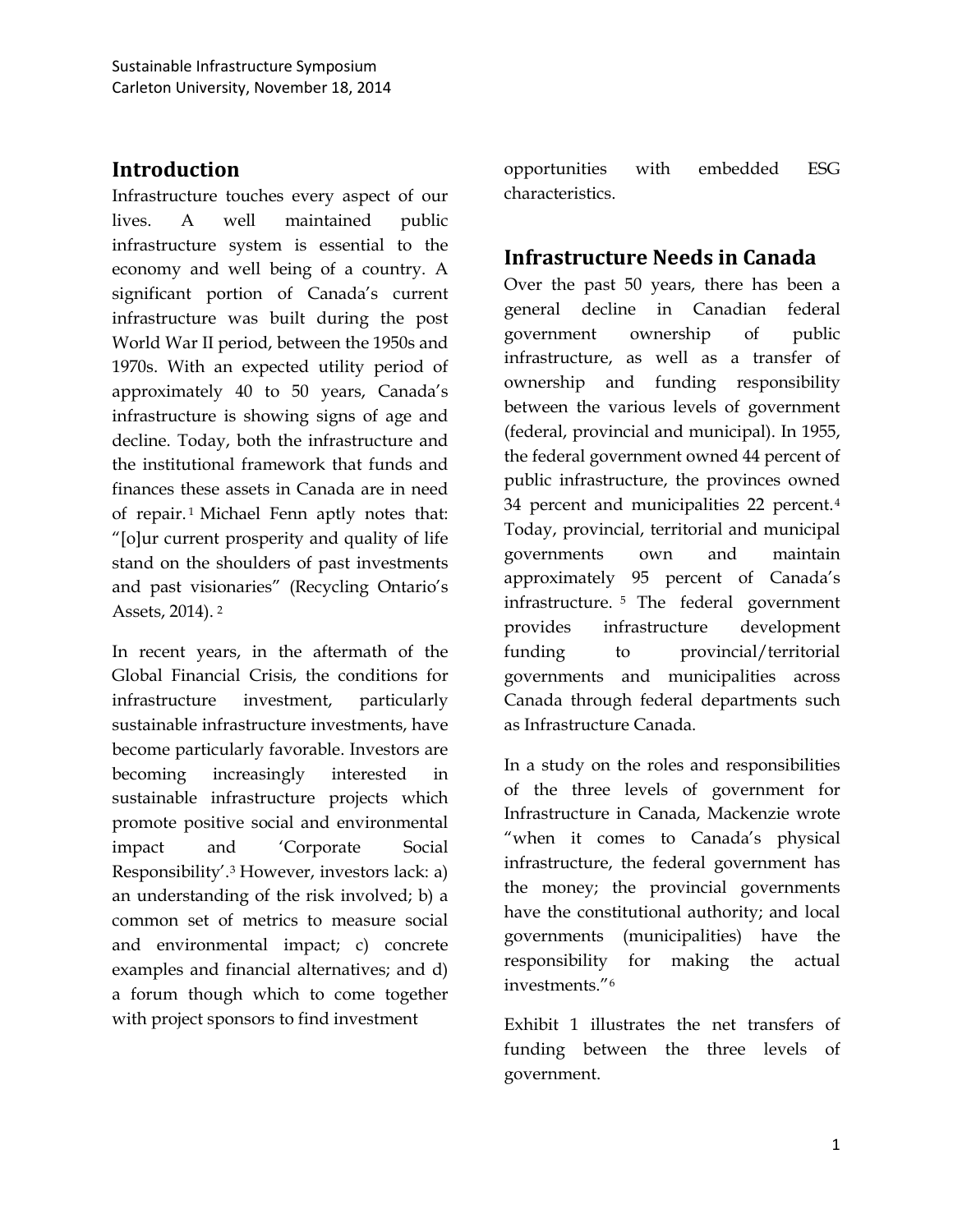

**Exhibit 1: Intergovernmental Transfer Payments, Percentage of GDP, 1961- 2011**

Source: Centre for Policy Alternatives, 2013<sup>[7](#page-17-3)</sup>

Municipalities in Canada are responsible for over 60 percent of the country's infrastructure but collect just eight cents of every tax dollar paid in Canada, with the other 92 cents going to federal and provincial/territorial governments.[8](#page-17-4) Today, municipalities are faced with a problem of aging infrastructure and declining investments in infrastructure. Simply put, Canadian municipalities lack the means to sustain their current infrastructure.

There is an ever increasing infrastructure "gap" or deficit, totaling \$123 billion. This infrastructure deficit is growing at a rate of \$2 billion a year. This is not the only infrastructure funding challenge facing Canada, it is also estimated that an additional \$110 billion is needed for new infrastructure.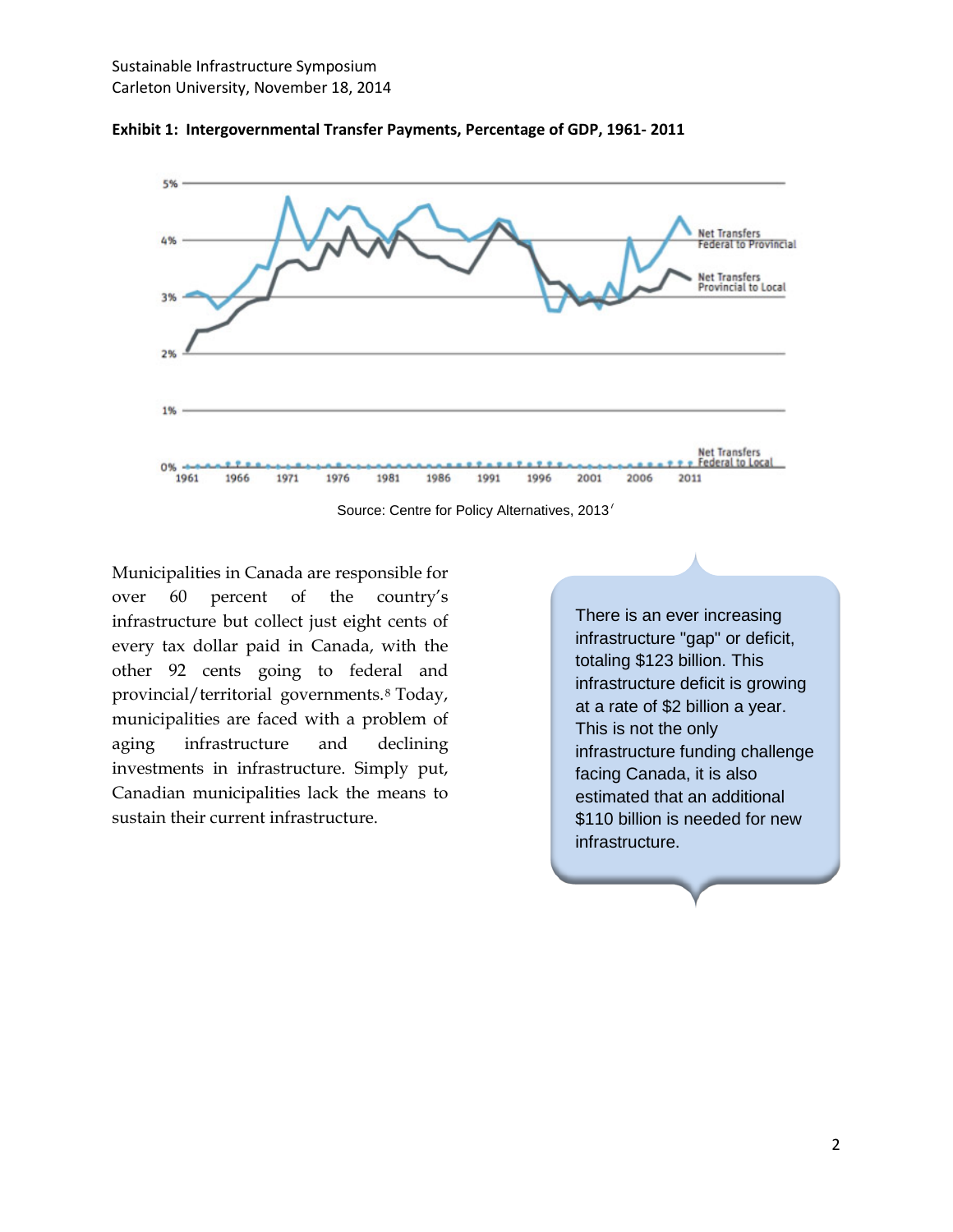|               | <b>Water and Wastewater Systems</b><br>•\$31 billion            |
|---------------|-----------------------------------------------------------------|
|               | Transportation<br>•\$21.7 billion                               |
|               | Transit<br>•\$22.8 billion                                      |
|               | <b>Waste Management</b><br>•\$7.7 billion                       |
| HIGH<br>SCROP | Community, Culture and Social Infrastructure<br>•\$40.2 billion |

#### **Exhibit 2: Municipal Infrastructure Deficit in Canada[9](#page-17-5)**

Source: Crisis and Opportunity: Time for a National Infrastructure Plan for Canada, Canada 2020

It is worth noting that almost all current infrastructure funding is restricted to road improvements, public transit, water and waste-water projects. There is chronic underfunding for all other infrastructure needs. Exhibit 2 provides a breakdown of the magnitude of municipal infrastructure deficit in Canada.

Provincial and territorial governments are responsible for approximately 35 percent of Canada's infrastructure (schools, hospitals, roads). They also provide assistance and financial support to municipalities.

In the past 20 years, both federal and provincial governments have handed over infrastructure responsibilities to municipal governments without a matching increase in funding. This has resulted in an ever increasing infrastructure 'gap' (or deficit) of \$123 billion which is growing at a rate of \$2 billion every year.<sup>[10](#page-17-6)</sup> A study by the Canada West Foundation estimated that while the accumulated infrastructure deficit stands at \$123 billion for existing infrastructure, an additional \$110 billion is needed for new infrastructure. [11](#page-17-7) The primary source of revenue for municipalities is property tax collection. Municipalities also receive tax transfers from other levels of governments, and collect taxes on the sale of goods and services. The Gas Tax and Municipal GST rebate provide funds to municipalities by the Federal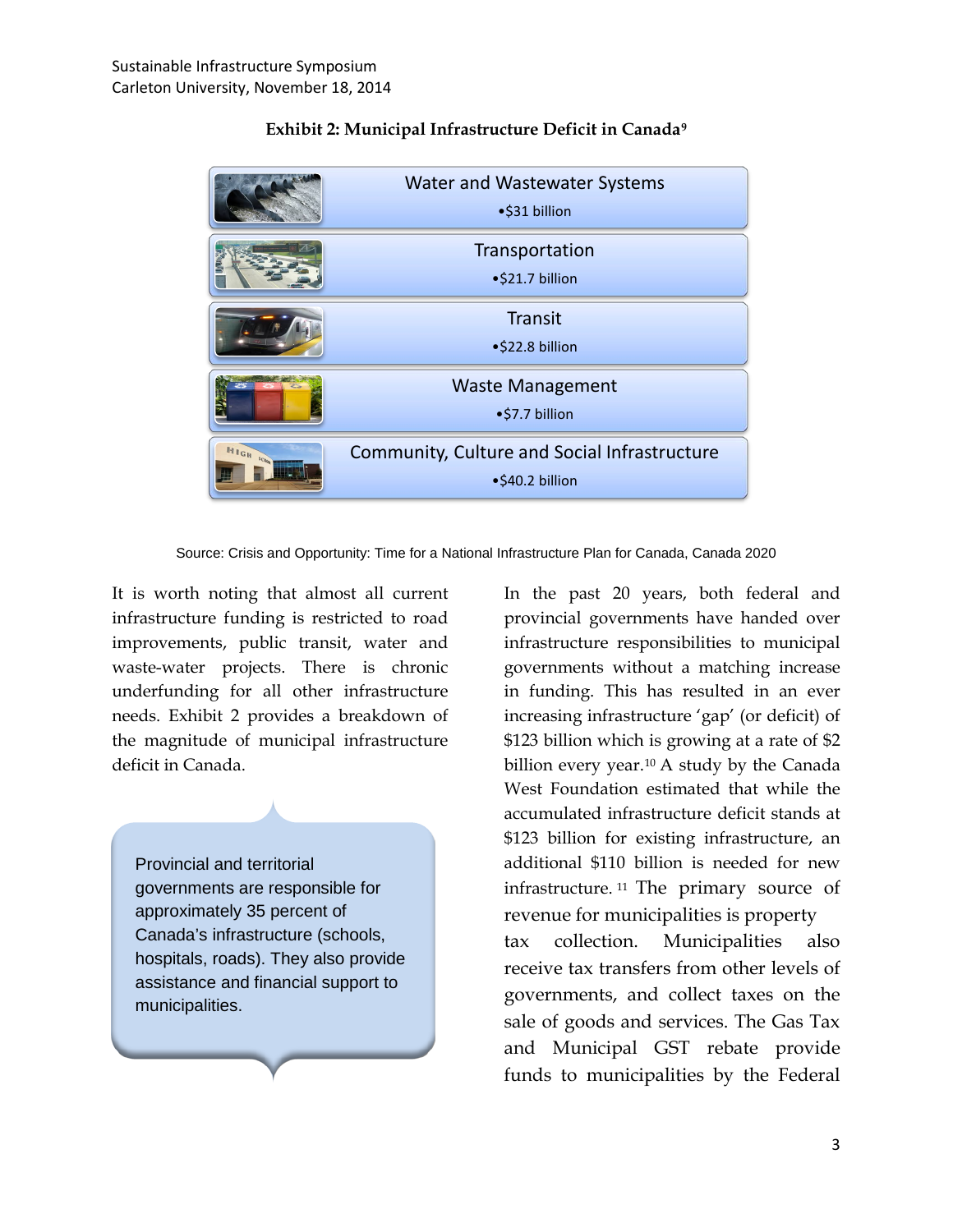Government targeted to infrastructure investment.

Through organizations such as Infrastructure Ontario, the provinces oversee the infrastructure needs in each province. They also provide project management and funding support to municipalities through initiatives such as Ontario's Municipality Infrastructure Investment Initiative. Exhibit 3 is a list of estimates derived from findings recorded in different infrastructure studies on the cost to maintain, repair or build infrastructure in Canada.

| Exhibit 3: Estimated Cost for Infrastructure Repair, Maintenance and Upgrades |  |  |
|-------------------------------------------------------------------------------|--|--|
|-------------------------------------------------------------------------------|--|--|

| <b>Estimated Infrastructure Funding Needs</b>                         |
|-----------------------------------------------------------------------|
| \$66 billion to maintain and repair urban roads and bridges           |
| between 2013 and 2023                                                 |
| \$22.8 billion to repair and maintain existing transit infrastructure |
| and approximately \$7.7 billion for new transit infrastructure.       |
| Congestion is costing Canada, \$15 billion per year, which is         |
| equivalent to almost one percent of Canada's GDP                      |
| \$293.8 billion to upgrade Canada's electricity infrastructure        |
| between 2010 and 2030                                                 |
|                                                                       |

Source: McKinsey Global Institute, Mirza, and Canadian Chamber of Commerce.

Over the past decade, the Federal Government of Canada introduced infrastructure stimulus programs such as *The New Building Canada Plan* providing \$53 billion for provincial, territorial and municipal infrastructure*.* A component of the *The New Building Canada Plan* includes the Gas Tax Fund which provides funding to municipalities to support infrastructure programs. During the 2007-2014 periods, the federal government committed nearly \$40 billion to *The* New *Building Canada Plan* and the *Economic Action Plan* to support improvements to Canada's public infrastructure (see Exhibit 4). However, in spite of nearly two decades of federal infrastructure investment, [16](#page-17-12) the infrastructure deficit continues to grow.

Competing priorities such as health care and education have resulted in underinvestment in infrastructure, by all levels of government, for many years. The problem is further compounded by the

> Over the past decade, the Federal Government of Canada introduced infrastructure stimulus programs such as *The New Building Canada Plan.*

increasing cost of raw materials needed for infrastructure projects, thus resulting in increased project costs. It should be noted that the federal infrastructure funding is not expected to increase<sup>[17](#page-17-13)</sup> in the near future. Moving forward, it will be difficult for all levels of government to address the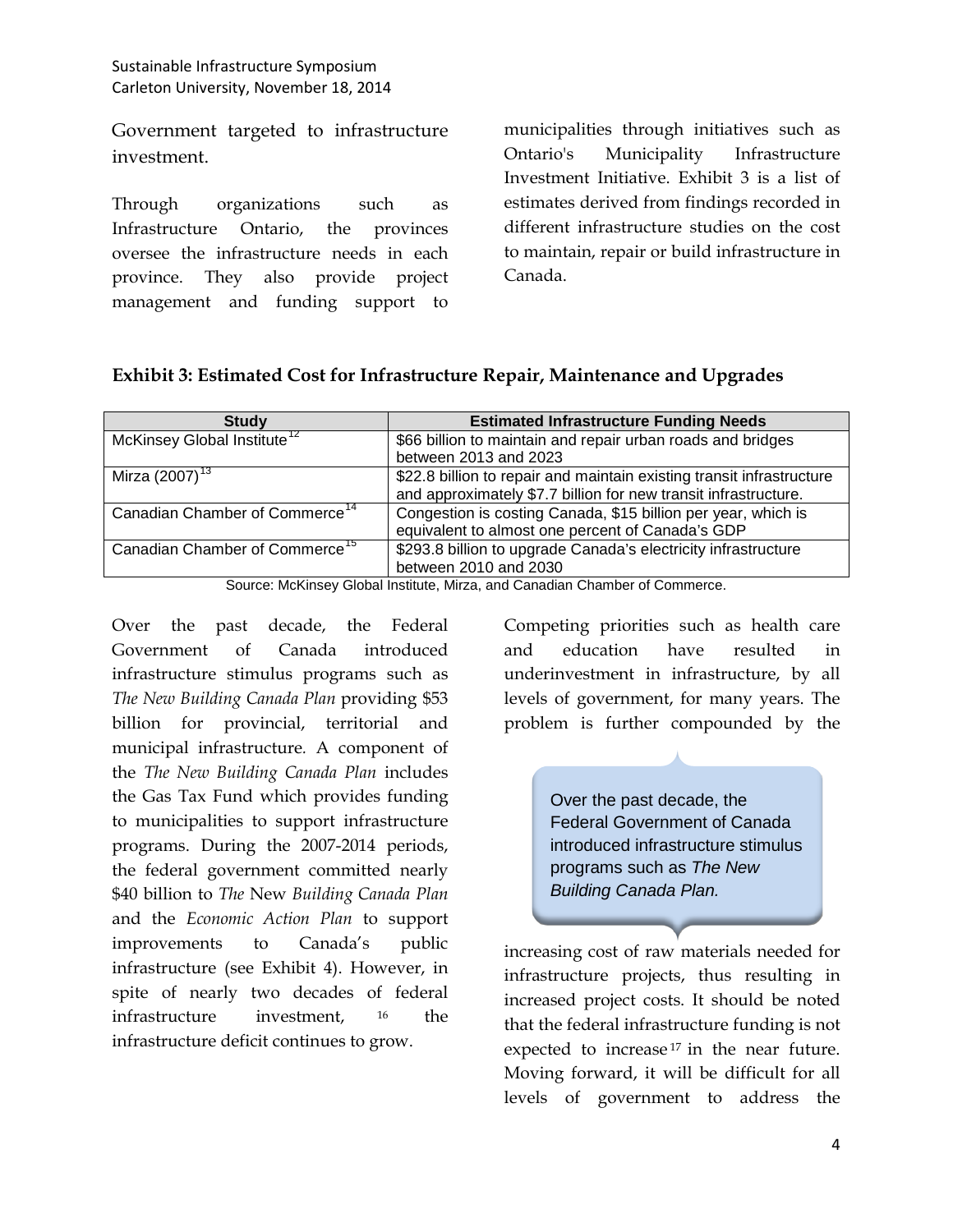infrastructure gap as they wrestle with budget deficits and competing priorities.



**Exhibit 4: Annual Federal Infrastructure Spending**

Source: Library of Parliament using data from *Public Accounts of Canada* and Canada's Economic Action Plan

A 2013 study by the Canadian Chamber of Commerce [18](#page-17-14) estimated that the magnitude of investment needed to address Canada's infrastructure deficit could be as high as \$570 billion. This is in addition to a report by the Association of Consulting Engineers of Canada which estimated that 50 percent of public infrastructure in Canada will reach the end of its utility by 2027. [19](#page-17-15) Regardless of the actual magnitude of the investment needed in infrastructure, it is evident that increased levels of private investments are needed.

## <span id="page-6-0"></span>**Sustainable/Impact Infrastructure**

Sustainability means the 'ability to endure.' Sustainable infrastructure projects consider environmental, economic and social impacts in the design, building and operating of infrastructure. Sustainable or impact infrastructure projects strive to improve social, environmental and governance (ESG) performance of a project while also accounting for economic benefits and long term value for the community. [20](#page-17-16) Some examples of impact infrastructure considerations are: accounting for climate change, optimizing energy savings, reducing natural resource depletion, and utilizing renewable energy. Since impact infrastructure takes ESG concerns into account, it reduces the risk of future litigation and non-compliance with laws and regulations.

Canada originally made a commitment under the Kyoto Protocol to reduce greenhouse gas emissions by 17% from its 2005 levels by the year 2020. However, Canada's emissions rate is actually expected to go up due to an increase in oil extraction activity in the oil sands. International pressure is mounting for Canada to reduce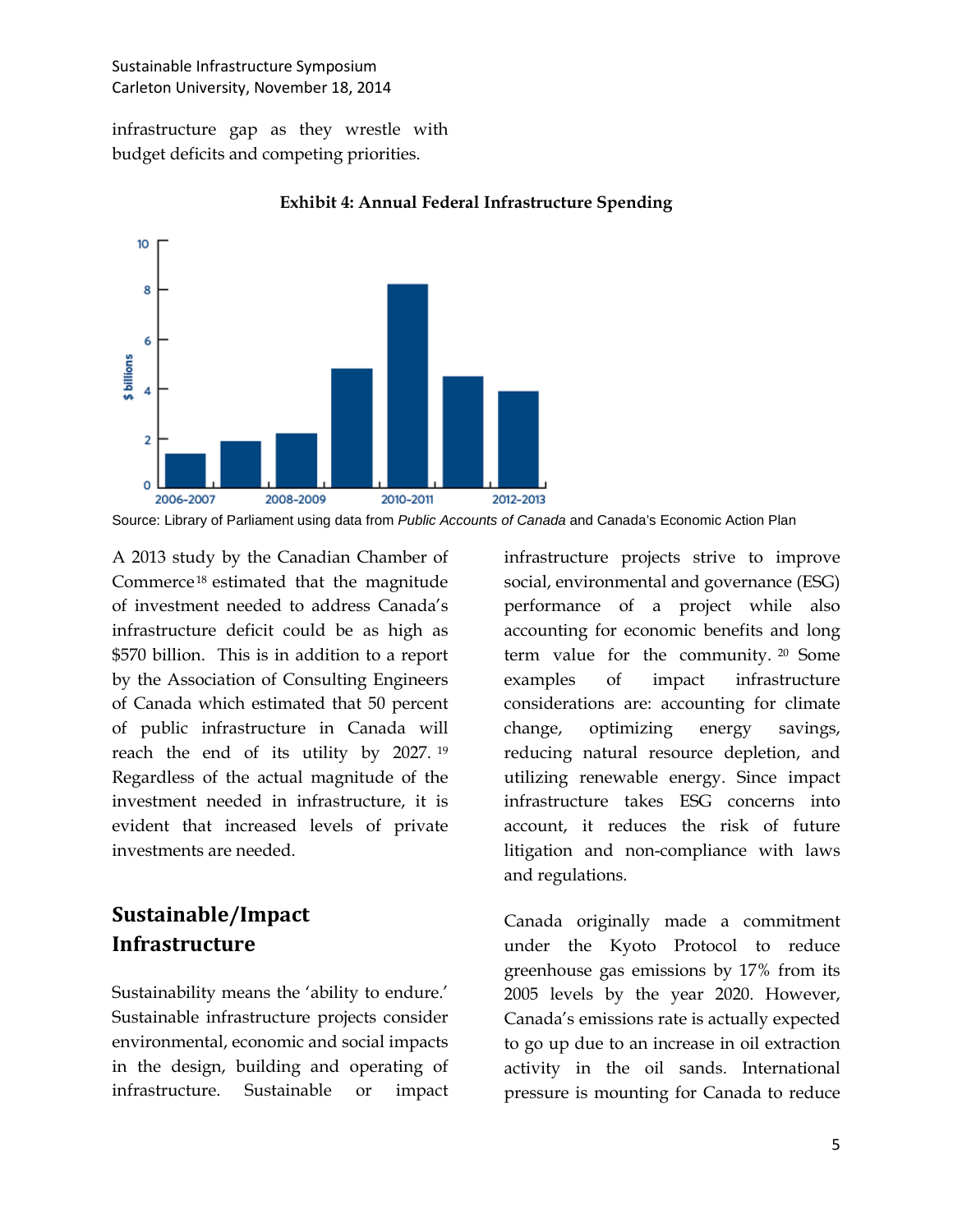greenhouse gas emissions and the country must find new ways to reduce its global footprint. Impact infrastructure is a key consideration to help to reduce Canada's global carbon footprint.

Although Canada makes up less than one half of one percent of the world's population, it is the world's eighth largest producer of greenhouse gases (702 million metric tonnes in 2011).<sup>[21](#page-17-17)</sup> The transportation and oil/gas sectors (the two largest emitters of greenhouse gases) account for 24 percent and 23 percent of the greenhouse gas emissions in Canada respectively.<sup>[22](#page-17-18)</sup> It is in the transportation sector where impact infrastructure can help reduce greenhouse gas emissions by promoting the use of solar and wind energy, hybrid and electric cars and greener buildings. Exhibit 5 is a breakdown of greenhouse gas emissions in Canada by sector.



**Exhibit 5: Canada's Greenhouse Gas Emissions by Sector 2011 (Mt CO2 eq.)**

Canada has seen an increase in natural disasters in recent years. The International Panel on Climate Change noted that extreme weather is likely to become more common in the next 50 years. It is therefore necessary to factor in new environmental considerations when making decisions on infrastructure to ensure that future infrastructure is sustainable and capable of adapting to the needs of the environment and community.

Source: Environment Canada<sup>[23](#page-17-19)</sup>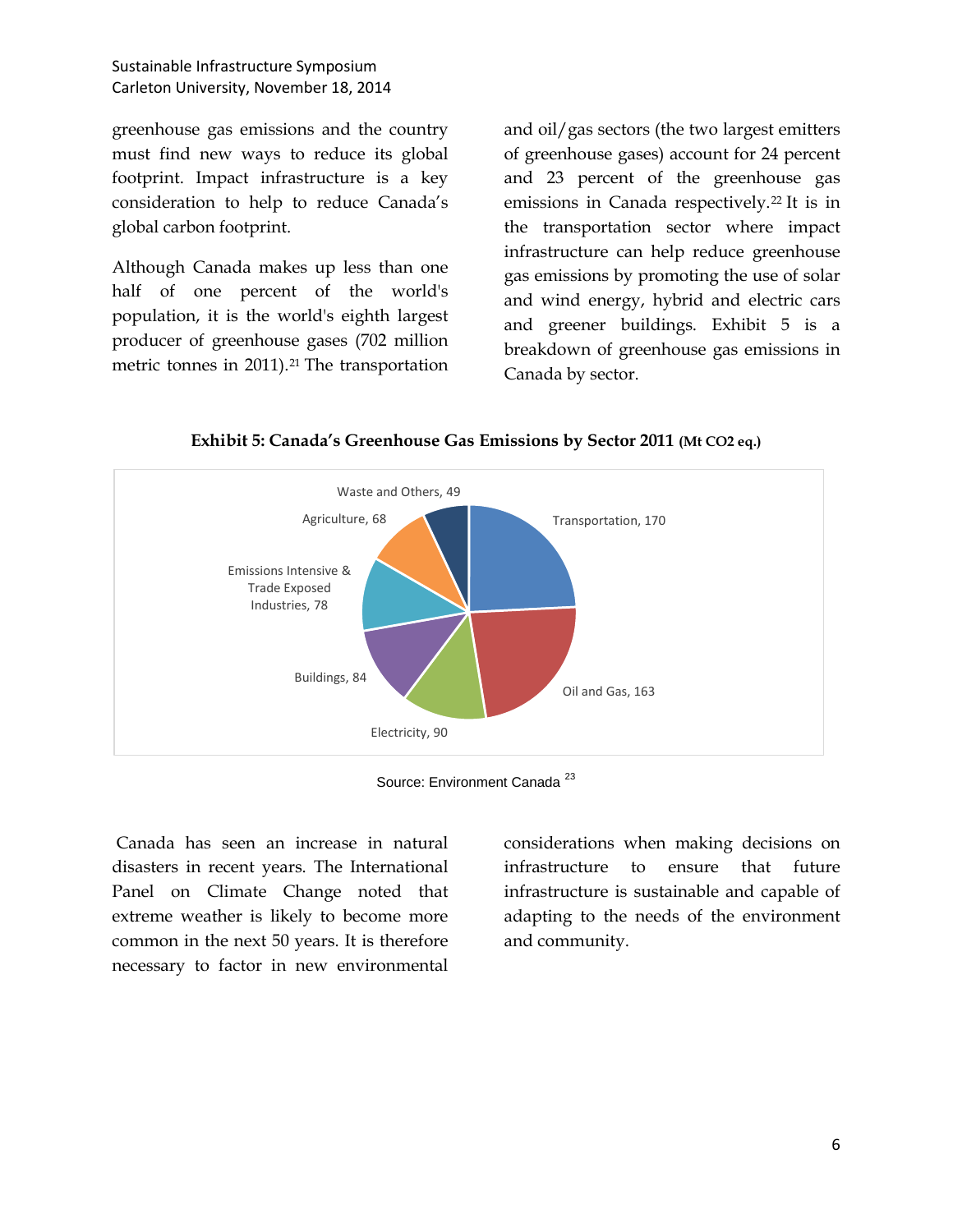The need for sustainable infrastructure continues to be highlighted by the numerous and serious environmental problems facing Canada, as well as continued social problems around the world. One of the best ways Canada can meet its international greenhouse gas and environmental obligations is through sustainable and innovative infrastructure.

In the 2008 budget, the Government of Canada announced a public-private partnership program, providing a \$1.25 billion fund and creating PPP Canada, a Crown Corporation to support the partnerships. [24](#page-17-20) Australia has adopted a novel approach to effectively leverage the domestic investment community and pension fund industry.

In 2011 the Financial Services Council of Australia undertook a review of Australia's pension industry's appetite for investment in public infrastructure. The review suggested that the Australian government should adopt a formal policy of "recycling" infrastructure assets. Under this policy the federal government would review operating assets held by the government, identify those that could be sold or recycled and use the proceeds to build and finance infrastructure. The approach includes attracting pension funds to invest in core infrastructure projects, in particular

brownfield projects with a strong operating history. [25](#page-17-21) In July 2014, the Australian government created the Asset Recycle Fund to fund infrastructure projects.[26](#page-17-22)

The United Kingdom introduced a National Infrastructure Plan in 2010. This plan sets out a broad vision for the UK's infrastructure needs. Under this plan, the government specifies the country's infrastructure needs, provides a comprehensive framework for evaluating and prioritizing infrastructure investments across the country, identifies barriers to investment and mobilizes both public and private resources.[27](#page-17-23)

Noted expert Dr Ann Dale's study [28](#page-17-24) on sustainable infrastructure in Canada noted that certain considerations should be taken into account when planning sustainable infrastructure projects. These areas include: a) consideration of innovative infrastructure

Governments globally are taking decisive steps to attract private investments into infrastructure projects.

options, e.g., retrofitting existing infrastructure to improve energy conservation and improve the quality of life for inhabitants and b) environmental and climate change impact mitigation. Dale also believes that there must be improvements to long term planning for infrastructure, as well as to infrastructure governance.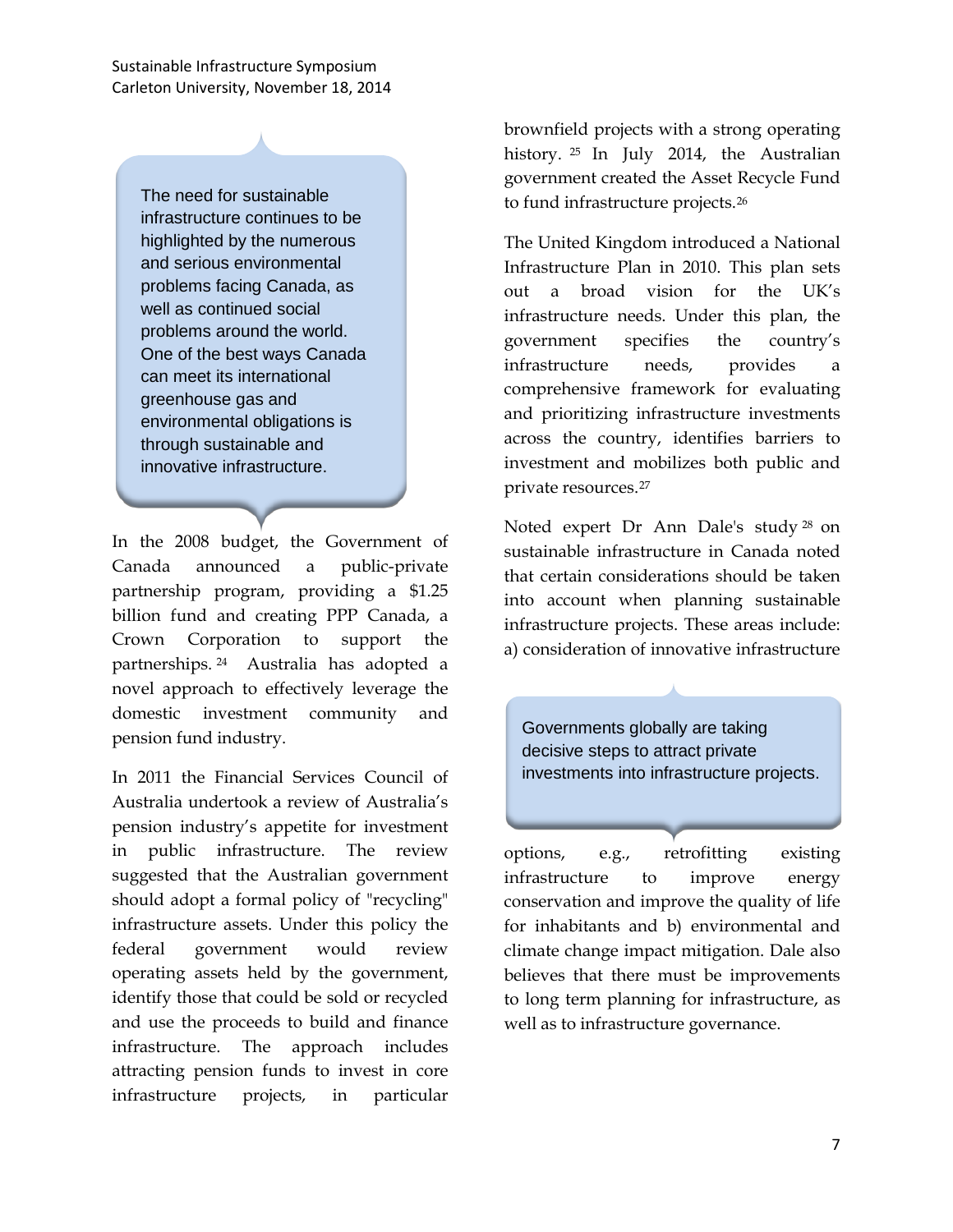### <span id="page-9-0"></span>**New Approaches by Responsible Investors in Infrastructure Investment**

Pension funds managers are increasingly finding that investment in infrastructure projects meet their investment criteria and asset characteristics and are excellent assets for inclusion in their portfolios. In most cases these assets are held for the long term, particularly as these infrastructure investment opportunities are increasingly structured as design/ build/ finance/ operate (DBFO) projects.

Sustainable infrastructure has increasingly emerged as an excellent investment opportunity. With a strong reward to risk ratio, low volatility, and excellent durability, sustainable infrastructure is the smart choice for many private investors.

Pension funds and other institutional investors are increasingly aware that as long-term investors they need to take environmental, social and governance (ESG) factors into consideration in their investment decision-making. The United Nations-backed Principles for Responsible Investing (PRI) currently has 1,300 signatories who manage assets over \$45 trillion. The PRI comprises 6 Principles that encourage ESG integration by institutional investors. Eight out of the ten<sup>[29](#page-17-25)</sup> of Canada's largest pension funds are signatories to the PRI or have a responsible investment policy. While initially focused on their public equity portfolios, ESG considerations are now being taken into account in fixed income and alternative assets such as private equity, real estate and infrastructure. Sustainable infrastructure projects can open doors to increased capital from responsible investors with an interest in integrating environmental, social and governance issues into all aspects of their investment portfolios.

Canada's trusteed pension funds currently hold assets in excess of \$1.2 trillion.<sup>[30](#page-17-26)</sup> The ten largest pension funds by the end of 2011, collectively managed approximately \$714 billion. [31](#page-17-27) In recent years, Canadian pension funds have invested in some of the largest infrastructure deals in the world such as: the operator of seven UK airports including Heathrow, one of the largest electricity transmission and distribution companies in the U.S., and three Chilean water utilities. [32](#page-17-28) In 2011, a Canadian pension fund, OPSEU Pension Trust, invested \$969 million in infrastructure (7.1 percent of the total fund value) and received a 29.6 percent return on investment. [33](#page-17-29)

Sustainable infrastructure provides a good investment opportunity (see appendix A for list of international pension funds that invest in infrastructure). In addition to integrating ESG in this asset class there are three other characteristics associated with sustainable infrastructure which makes it appealing to prospective investors. These are: a) the strong reward-to-risk ratio, $34 \text{ b}$  $34 \text{ b}$ low volatility (cash flow) and c) duration.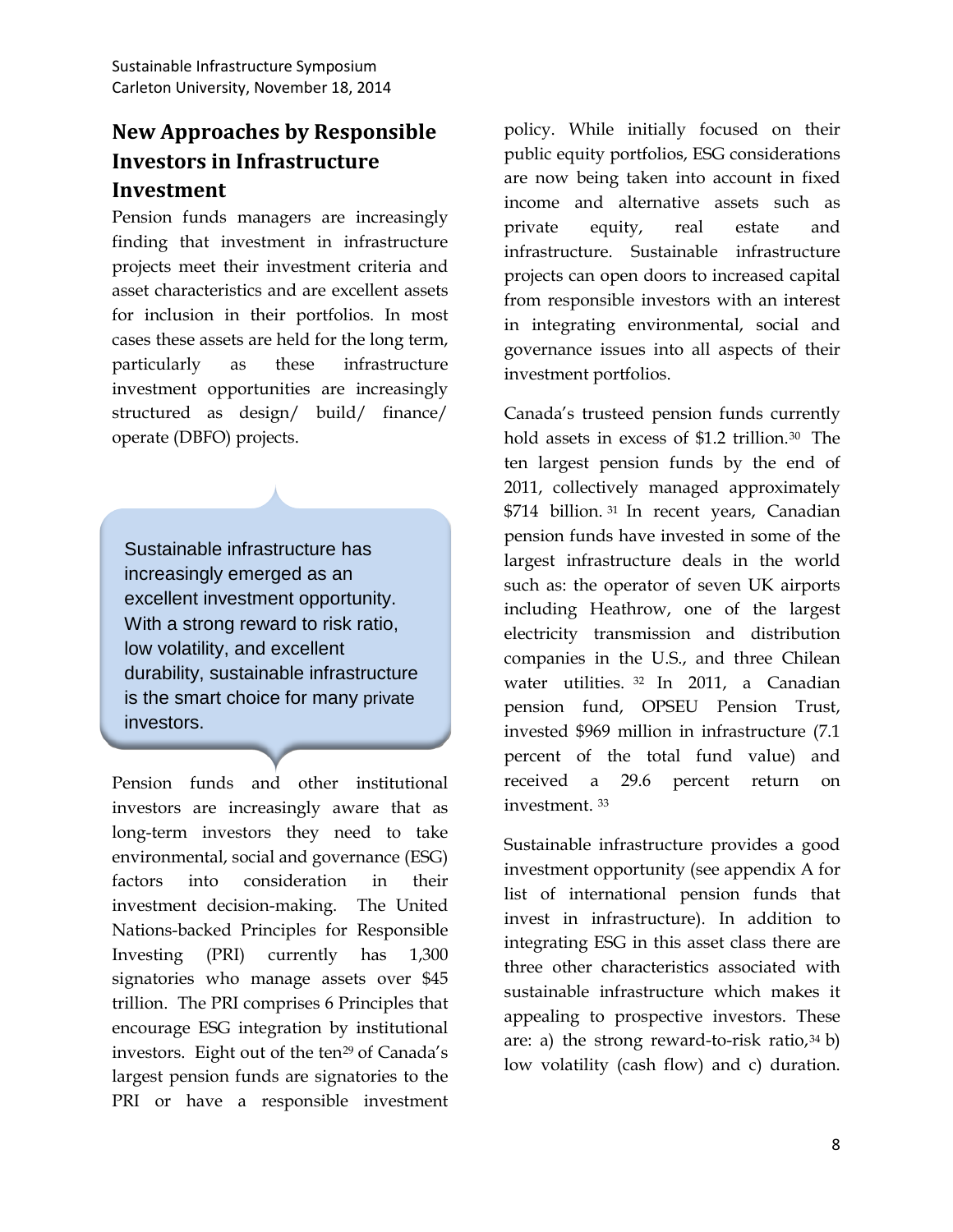Infrastructure is a good asset class for liability matching.

Since pension funds tend to have long term and relatively stable excepted payments to their beneficiaries, infrastructure investments can match inflation-linked stable returns with the liabilities they face in the future. Also, infrastructure has low correlation to other markets and therefore adds diversification thereby reducing a portfolio's total risk. The expected return on investment for infrastructure investments, as with any investment, is directly correlated to the risk of the project. A recent study conducted by the Institute for Research on Public Policy found that the return on investment for infrastructure investments can be anywhere between 17- 25 percent.[35](#page-17-31) Given the infrastructure gap in Canada (estimated at over \$100 billion in Ontario alone) [36](#page-17-32) there are ample opportunities for infrastructure investments. Ontario is also home to three large pension funds that already actively invest in infrastructure projects. Exhibit 6 lists some of their investments in infrastructure projects.

Pension funds invest billions of dollars in infrastructure assets but almost none of these investments are made in Canada. [37](#page-17-33) The absence of a public policy framework that clearly outlines the challenges and defines the opportunities appears to be a

major reason why large institutional investors, such as pension funds have been reluctant to invest in Canada. Given a policy framework and the right opportunity [38](#page-17-34) Canadian and international pension funds, both those who are PRI signatories and those that are not, would find investing in Canadian infrastructure that embeds ESG considerations more appealing.

# <span id="page-10-0"></span>**CIIX a Platform to Deliver Positive Impacts**

The CIIX is designed to help stimulate investment in impact infrastructure projects in order to overcome the current infrastructure deficit. There is no doubt that private investment is needed in infrastructure projects. However, to date local, provincial and territorial governments have not been able to measure the environmental and social impact of infrastructure projects using reliable, quantifiable and comparable metrics. CIIX can help by introducing robust metrics to measure ESG indicators and by linking impact infrastructure investment opportunities to potential investors.

The CIIX supports private-public investment partnerships that provide positive economic, social and environmental impact, in addition to job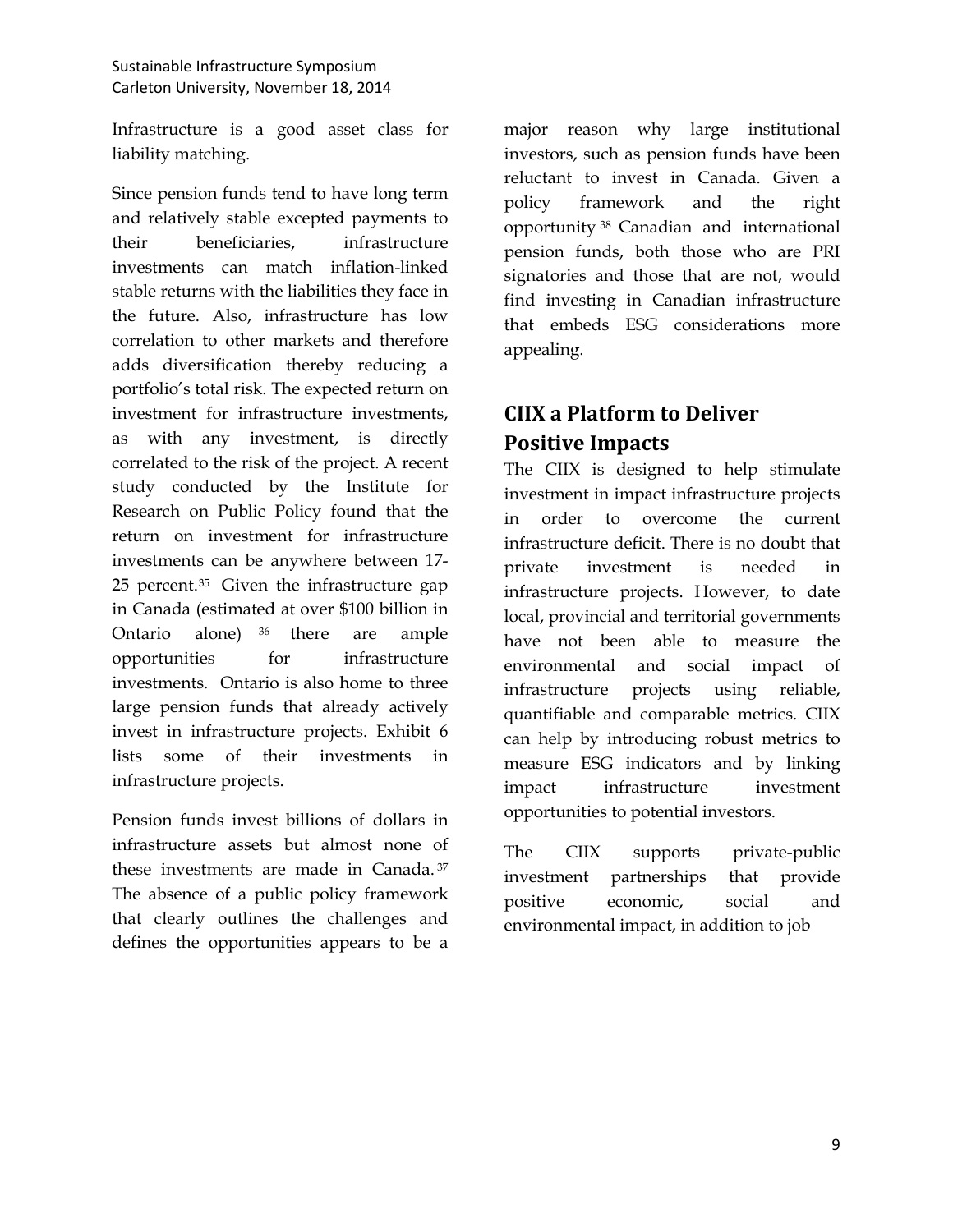The Canadian Impact Infrastructure Exchange (CIIX) will provide an investment platform that connects investors (including Canada's largest pension plans) to impact infrastructure investment opportunities. It will also provide investors with high quality, consistent and comprehensive data that measure both the financial and extra-financial returns<sup>i</sup> of impact infrastructure investment opportunities.

creation, community resiliency and financial return. It will also help to improve transparency of infrastructure requirements by including an analysis of the environmental, social and governance (ESG) aspects of investment opportunities. Increased transparency raises investor confidence and the likelihood that they will invest in infrastructure assets. In addition transparency lowers the transactional risk associated with these projects by reducing their required returns, thus making it less costly for the municipalities when utilizing such private funding.

The CIIX will review infrastructure assets in the various categories such as water management, telecommunications, waste management, energy transmission and distribution (e.g., wind, nuclear, solar), transportation (e.g., roads, airports), public transit, health care, and other social and civil infrastructure. Due diligence will be observed when assessing the total cost and benefit of different impact infrastructure projects. Externalities (such as the valuation of risks, social impact, employment impact, and environmental impact) will be included in the assessment of various infrastructure investment options and investors will have the opportunity to select optimal investments opportunities using information provided by CIIX.

When evaluating the environmental results of infrastructure projects, Impact Infrastructure LLC assigns a dollar value to various economic factors such as the environmental costs, benefits, and risks of infrastructure projects. In particular, carbon benefits of projects are quantified using a range of values for  $CO<sub>2</sub>$ . These values can be over-ridden with known values for carbon credits or ranges for expected prices from carbon finance schemes. In addition to these economic factors, other possible benefits such as the societal, business, low income, health, recreational or flooding risk benefits of infrastructure will be considered. By taking into consideration all of the aforementioned factors, Impact Infrastructure LLC is able to compare designs within projects and between different projects (allowing for prioritization). When assessing projects, geographically specific variables are taken into consideration in order to provide more relevant and accurate values. Such comparable metrics that include ESG considerations are vital in infrastructure investment.

Another important area where CIIX can be useful is in attracting large institutional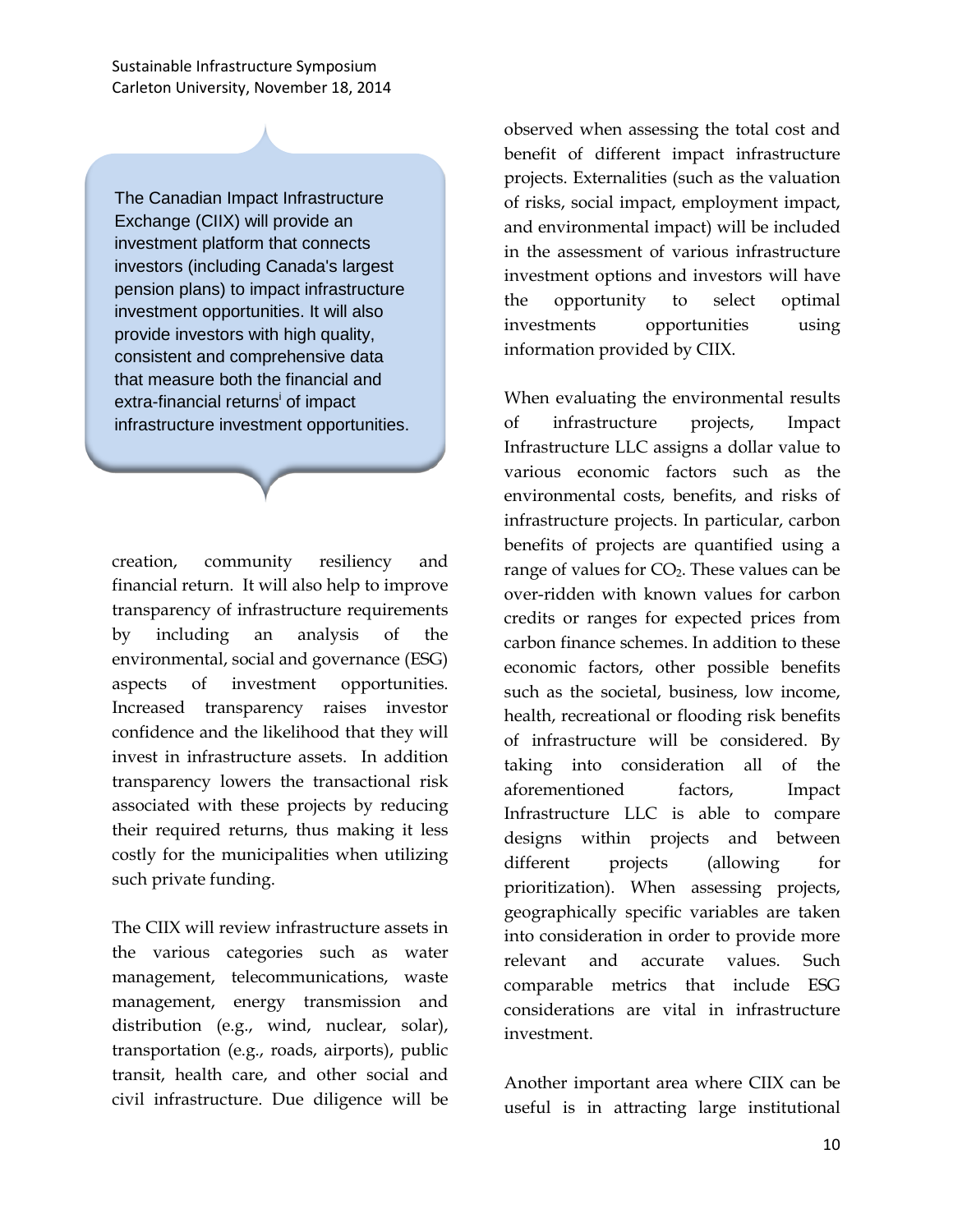investors to smaller infrastructure deals, by bundling smaller investment opportunities together to make them more attractive to large institutional investors. This is important for areas where communitybased projects are small and require less investment, e.g. social enterprise, community economic development, and small scale renewable energy projects (as seen in many northern and aboriginal communities in Canada). These small scale investments on their own lack the scale necessary to interest large institutional investors.

The CIIX draws on the US model, the West Coast Infrastructure Exchange (WCX) [39](#page-17-35) as an example. Launched in November 2012, the WCX connects West Coast Infrastructure needs within an ESG framework. See Carleton Centre for Community Innovation's detailed case study of the WCX to explore lessons learned and best practices in ESG infrastructure exchanges. It is hoped that a similar platform could be developed in Canada to meet our ESG infrastructure investment needs.

### **CIIX Partners**

**The Carleton Centre for Community Innovation** (3ci) provides the program management and home base for the CIIX. It is deeply committed to extending impact investing to large institutional investors in Canada, particularly those declared as responsible investors who integrate social, environmental and governance factors into their investment decision-making. 3ci will act as a convener of the key players

required to establish the CIIX in Canada and drive this process forward. 3ci has a strong expertise in responsible investing and impact investing.

**Impact Infrastructure LLC** brings its expertise in the development of impact infrastructure exchanges that integrate ESG in infrastructure deals. Impact Infrastructure LLC is the driving force behind the Business Case Evaluator, a tool designed to "assess risk; value social, environmental and economic costs and benefits; and balance risk/reward returns from structured deals (Impact Infrastructure LLC, 2012) " The Business Case Evaluator (TM) will be fully integrated into the CIIX and will ensure that such an exchange delivers real, tangible and measurable results for investors, government and communities. Impact Infrastructure LLC has a deep understanding of sustainable infrastructure and ESG integration through the infrastructure investment life cycle.

Often overlooked in the development of public infrastructures are challenges related to public procurement and deal structuring. These a crucial points in the infrastructure development cycle. If public entities are not demanding sustainable assets and are not structuring them in a manner that achieves an optimal allocation of risks, value-for-money for the public purse across the asset life cycle, cannot be achieved.

CIIX partner, the **International Institute for Sustainable Development (IISD,)** will assist in designing tender specifications, award criteria and contract conditions that embed sustainable performance. As public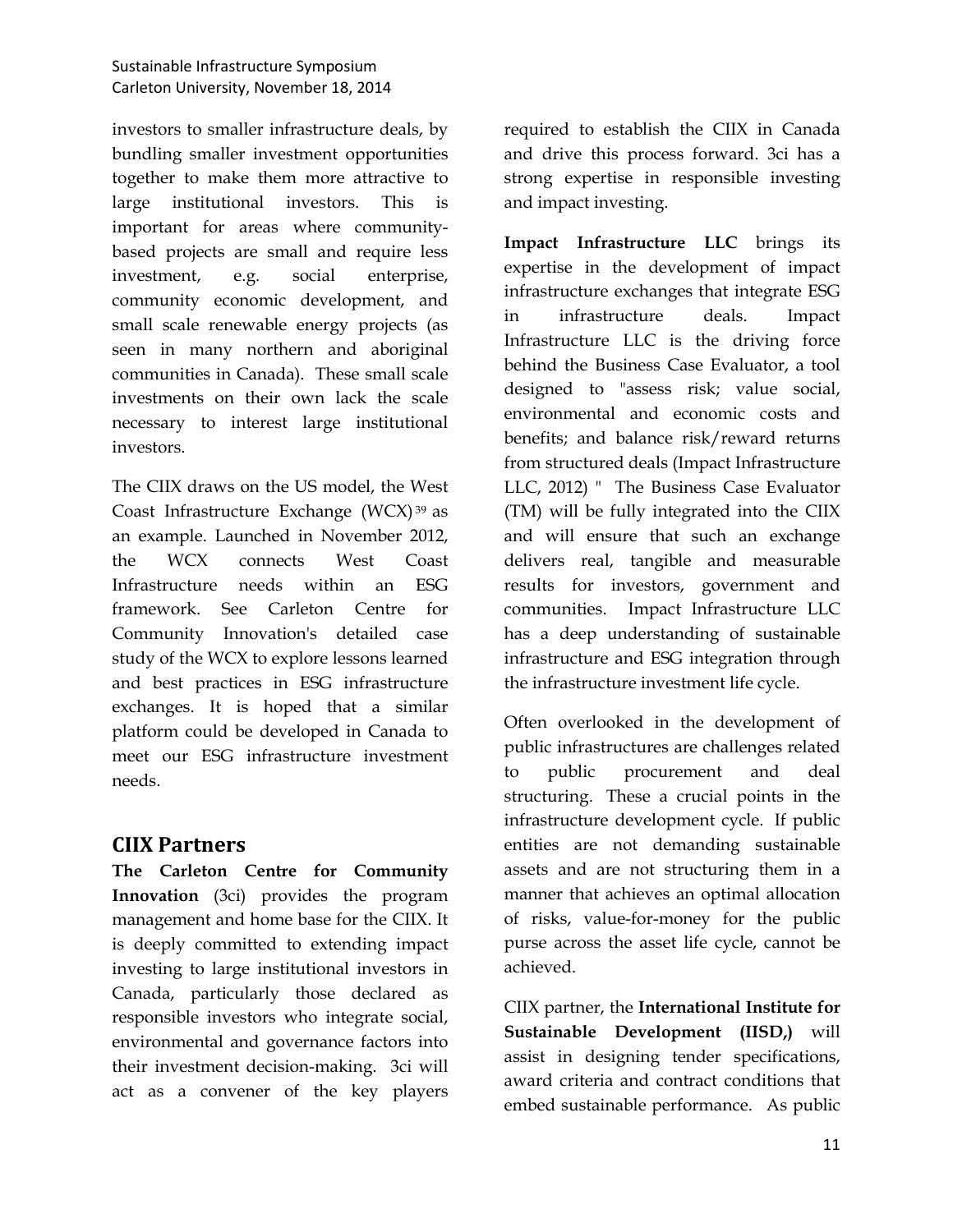private partnerships are now becoming the default manner in which governments procure infrastructure, IISD will also bring to CIIX expertise on project finance and deal structure. These aspects are particularly challenging in the case of sustainable infrastructure as they are usually, more expensive to build and encompass new technologies that have limited market penetration and track records.

Capital markets, hence, have insufficient information to price these assets and moreover, insufficient incentives to prioritise them. To address this issue, IISD will also work through CIIX to explore innovative financing solutions to reduce the cost of capital for sustainable infrastructure. These include 'green' guarantees, 'green' project bonds, 'green' credit enhancement and green securitization.

Additionally we will explore CIIX's ability to act as a platform to aggregate smaller impactful infrastructure deals. **Purpose Capital** brings a wealth of expertise on impact investing from across Canada and internationally. As a national advisory and intermediary firm, Purpose Capital brings its expertise in community-level deal flow and aggregation of smaller impact investing deals to CIIX. There is a significant variability around investor preferences and risk, return and impact/ESG considerations, as well as investment opportunities across different infrastructure-focused sectors across various provinces. Additionally, the search, transaction and monitoring costs of individual transactions are relatively high. Purpose Capital will share perspectives from how these challenges could be addressed via the CIIX, drawing on its experience and research from impact investing and responsible investing.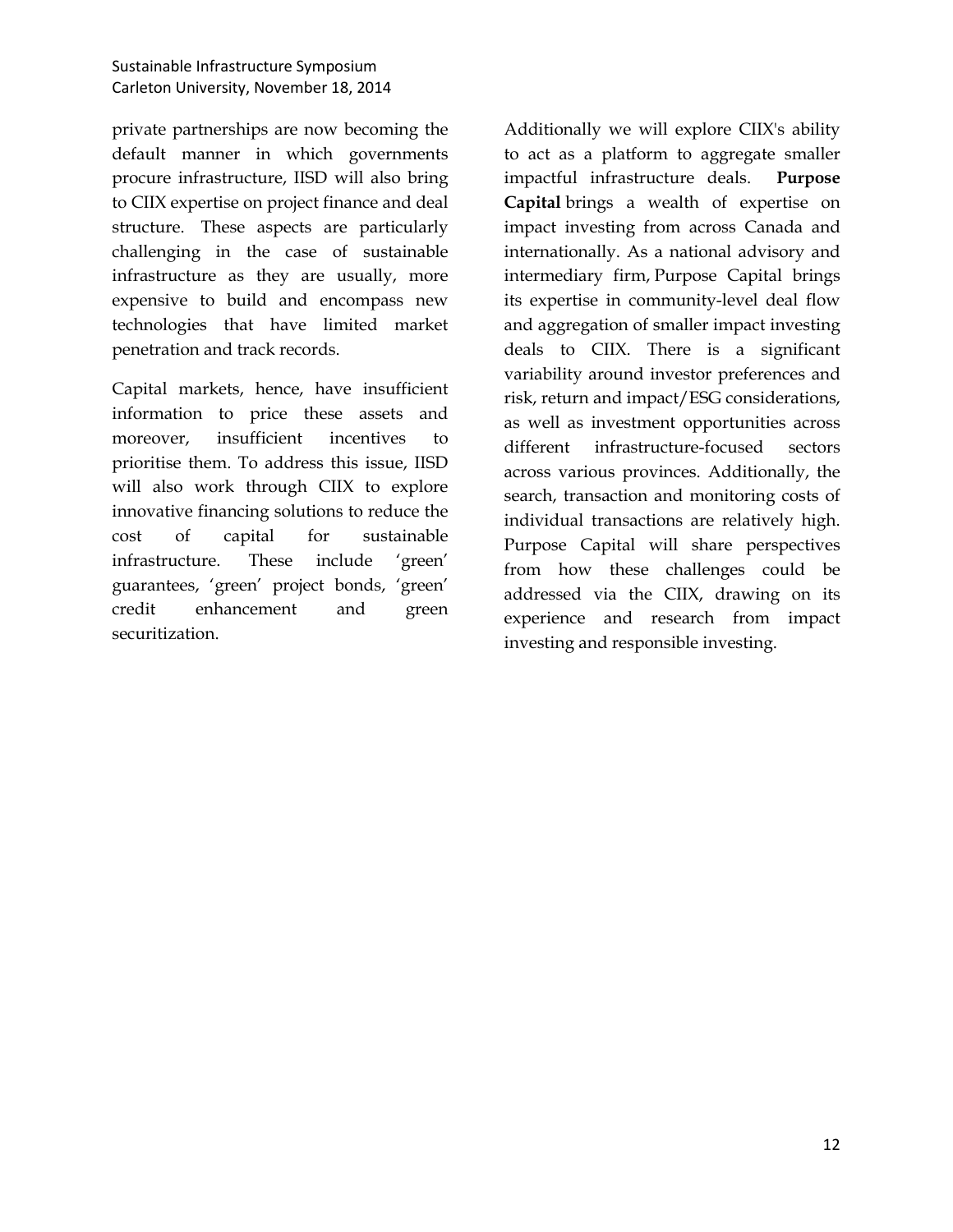# <span id="page-14-0"></span>**Appendix A: International Pension Funds that Invest in Infrastructure**

| <b>Fund</b>                                                 | <b>Infrastructure Investment</b><br>(CAD) | % of Total<br><b>Portfolio</b> |
|-------------------------------------------------------------|-------------------------------------------|--------------------------------|
| <b>Australian Future Fund</b>                               | \$5.01 Billion                            | 6.4                            |
| <b>BT Pension Scheme</b>                                    | \$610.9 Million                           |                                |
| Folksam                                                     | \$157.1 Million                           | 0.33                           |
| Pensioensfonds Zorg en Welzijn                              | \$24.36 Billion                           | 14.5                           |
| <b>Construction &amp; Building Unions</b><br>Superannuation | \$744 Million                             | 4                              |
| National Pensions Reserve Fund                              | \$461.33 Million                          | 2.25                           |
| New Zealand Superannuation Fund                             | \$1.58 Billion                            | 9                              |
| <b>VicSuper</b>                                             | \$225 Million                             | 2.5                            |

Source: Author, Carleton Centre for Community Innovation, 2013.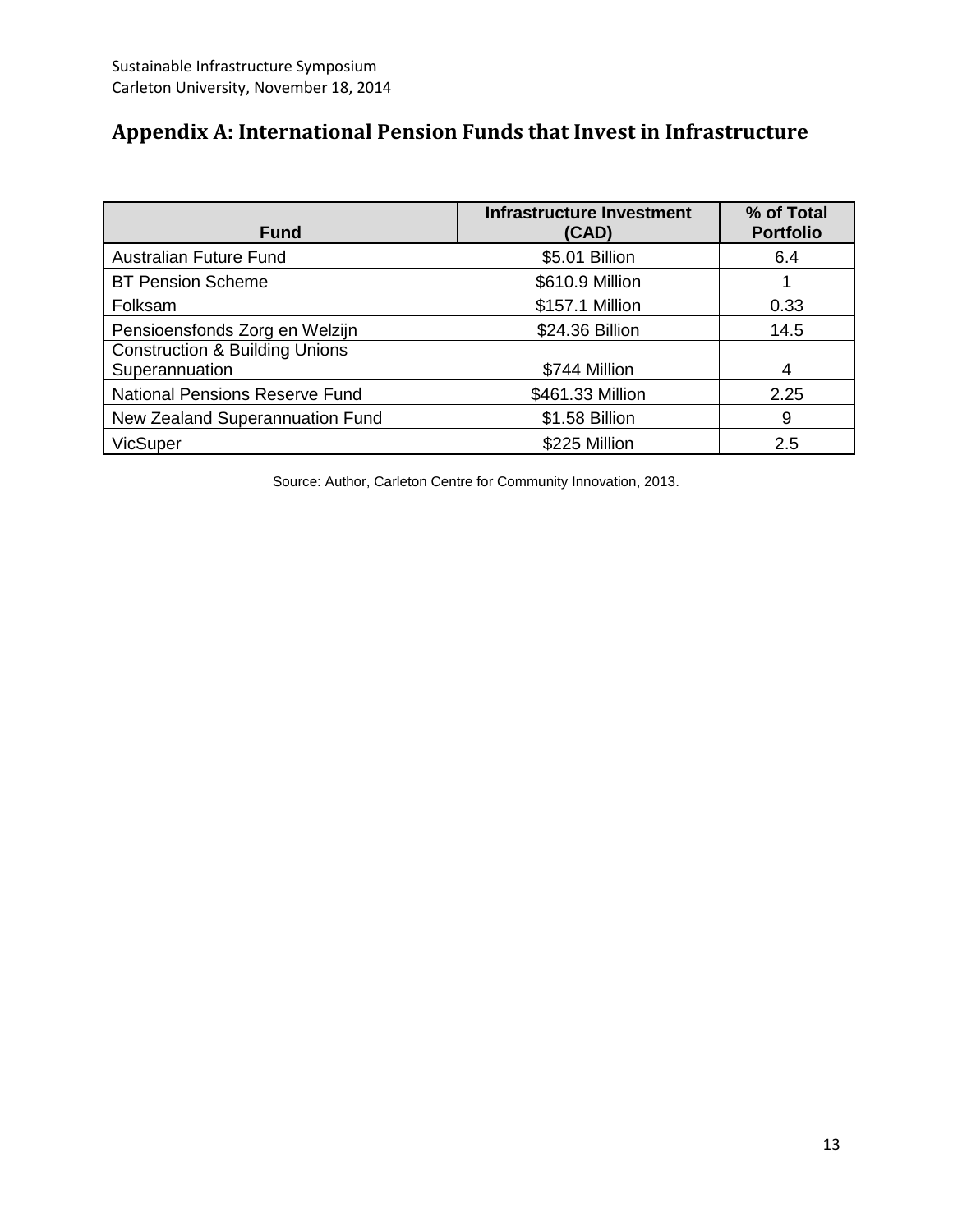### <span id="page-15-0"></span>**End Notes**

 $^1$  Broadhead, J. et al. 2014, Crisis and Opportunity: Time for a National Infrastructure Plan for Canada, Canada 2020. http://canada2020.ca/crisis-opportunity-time-national-infrastructure-plan-canada/ (accessed October 20)

 $2$  Fenn, M. 2014. Recycling Ontario's Assets, A New Framework for Managing Public Finances, Mowat Centre, University of Toronto (p. 17). http://mowatcentre.ca/recycling-ontarios-assets/ (accessed October 16, 2014)

<sup>3</sup> Corporate Social Responsibility includes environmental, social and economic concerns. It also includes increased transparency and accountability of companies.

<sup>4</sup> Mackenzie, H. 2013. Canada's Infrastructure Gap, Where It Came From and Why It Will Cost So Much To Close, Alternative Federal Budget Technical Paper, Canadian Centre for Policy Alternatives.

[http://www.policyalternatives.ca/sites/default/files/uploads/publications/National%20Office/2013/01/Canada's%20Infra](http://www.policyalternatives.ca/sites/default/files/uploads/publications/National%20Office/2013/01/Canada) [structure%20Gap\\_0.pdf](http://www.policyalternatives.ca/sites/default/files/uploads/publications/National%20Office/2013/01/Canada) (accessed October 21)

<sup>5</sup> Flaherty, J. 2013. Jobs, Growth and Long-Term Prosperity, Economic Action Plan, Government of Canada. <http://www.budget.gc.ca/2013/doc/plan/budget2013-eng.pdf> (accessed October 20, 2014)

<sup>6</sup> Mackenzie. H. 2013. Canada missing \$145 billion in infrastructure due to underfunding study, Canada Centre for Policy Alternatives[. https://www.policyalternatives.ca/newsroom/news-releases/canada-missing-145-billion](https://www.policyalternatives.ca/newsroom/news-releases/canada-missing-145-billion-infrastructure-due-underfunding-study)[infrastructure-due-underfunding-study](https://www.policyalternatives.ca/newsroom/news-releases/canada-missing-145-billion-infrastructure-due-underfunding-study) (accessed October 21, 2014)

 $^7$  Broadhead, J. et al. 2014, Crisis and Opportunity: Time for a National Infrastructure Plan for Canada, Canada 2020. http://canada2020.ca/crisis-opportunity-time-national-infrastructure-plan-canada/ (accessed October 20)

<sup>8</sup> Federation of Canadian Municipalities. 2014. Infrastructure, About the Issue. <http://www.fcm.ca/home/issues/infrastructure/about-the-issue.htm> (accessed October 17, 2014)

9 Broadhead, J. et al. 2014, Crisis and Opportunity: Time for a National Infrastructure Plan for Canada, Canada 2020. http://canada2020.ca/crisis-opportunity-time-national-infrastructure-plan-canada/ (accessed October 20)

 $10$  ibid

 $11$  ibid

 $12$  Dobbs, R. et al. 2013. Infrastructure Productivity : How to save \$ 1 trillion a year, Insight and Publications, Report, McKinsey Global Institute (Exhibit 23, p. 49).

[http://www.mckinsey.com/insights/engineering\\_construction/infrastructure\\_productivity](http://www.mckinsey.com/insights/engineering_construction/infrastructure_productivity) (accessed October 18)

<sup>13</sup> Mirza. S. 2007. Danger Ahead: The Coming Collapse of Canada's Municipal Infrastructure, Federation of Canadian Municipalities.

[https://www.fcm.ca/Documents/reports/Danger\\_Ahead\\_The\\_coming\\_collapse\\_of\\_Canadas\\_municipal\\_infrastructure](https://www.fcm.ca/Documents/reports/Danger_Ahead_The_coming_collapse_of_Canadas_municipal_infrastructure_EN.pdf) [\\_EN.pdf](https://www.fcm.ca/Documents/reports/Danger_Ahead_The_coming_collapse_of_Canadas_municipal_infrastructure_EN.pdf) (accessed October 17, 2014)

<sup>14</sup> Friendship Bay Consulting. 2013. The Foundations of a Competitive Canada, the Need for Strategic Infrastructure Investment, The Canadian Chamber of Commerce (p.1)[. http://www.chamber.ca/media/blog/131218-The-](http://www.chamber.ca/media/blog/131218-The-Foundations-of-a-Competitive-Canada/131218_The_Foundations_of_a_Competitive_Canada.pdf)[Foundations-of-a-Competitive-Canada/131218\\_The\\_Foundations\\_of\\_a\\_Competitive\\_Canada.pdf](http://www.chamber.ca/media/blog/131218-The-Foundations-of-a-Competitive-Canada/131218_The_Foundations_of_a_Competitive_Canada.pdf) (accessed October 21, 2014)

 $15$  ibid

<sup>16</sup> Dupuis, J. et al. 2011. Government of Canada Investment in Public Infrastructure, Government Spending, Debt, Taxation, Current and Emerging Issues, Library of Parliament. <http://www.parl.gc.ca/content/lop/researchpublications/cei-24-e.htm?Param=ce4> (accessed October 16, 2014)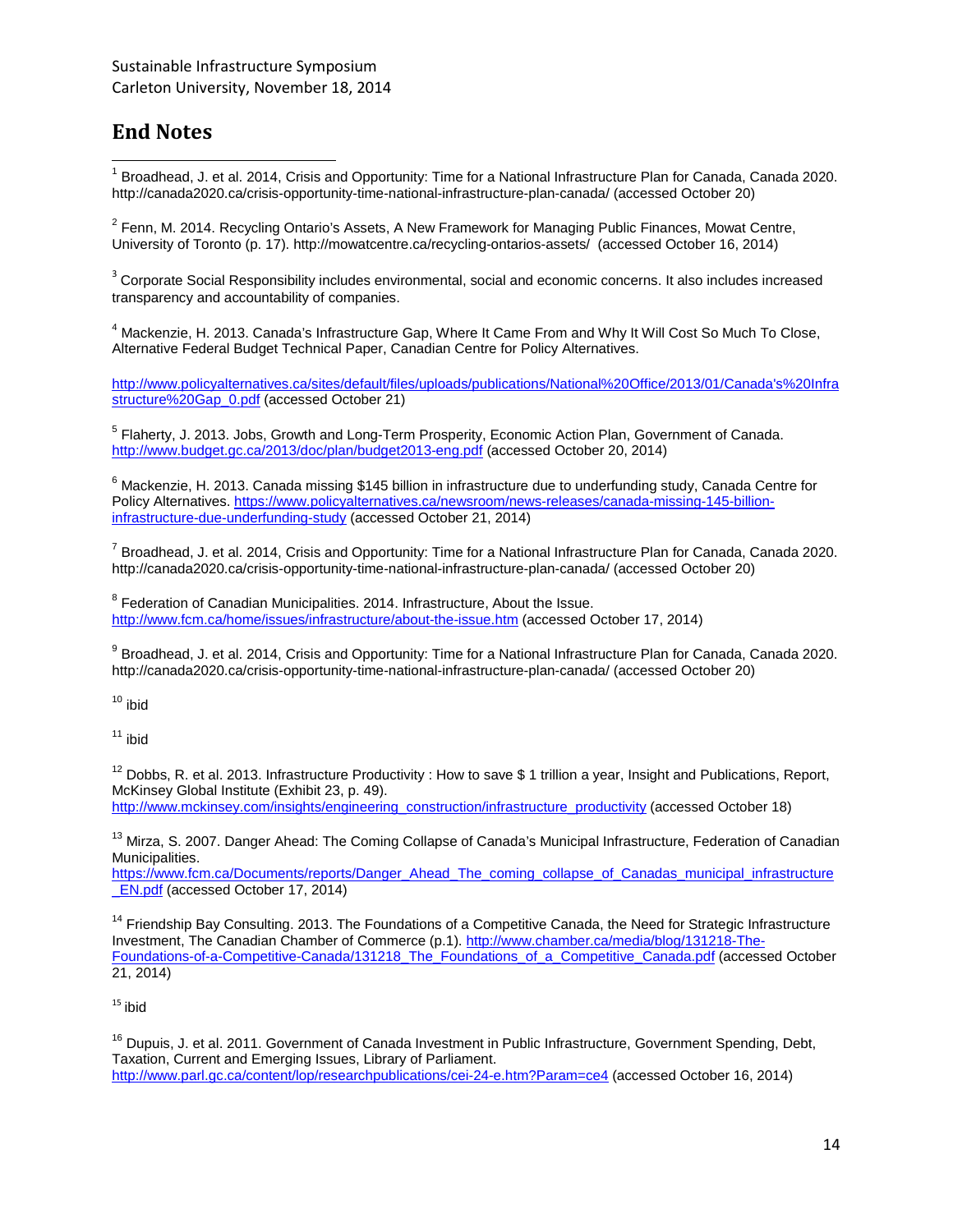$17$  The 2014 budget pledged more than \$392 million over five years to repair and maintain Canada's highways, bridges and dams with approximately \$325 million for special projects.

<span id="page-16-1"></span><span id="page-16-0"></span><sup>18</sup> Friendship Bay Consulting. 2013. The Foundations of a Competitive Canada, the Need for Strategic Infrastructure Investment, The Canadian Chamber of Commerce (p.1)[. http://www.chamber.ca/media/blog/131218-The-](http://www.chamber.ca/media/blog/131218-The-Foundations-of-a-Competitive-Canada/131218_The_Foundations_of_a_Competitive_Canada.pdf)[Foundations-of-a-Competitive-Canada/131218\\_The\\_Foundations\\_of\\_a\\_Competitive\\_Canada.pdf](http://www.chamber.ca/media/blog/131218-The-Foundations-of-a-Competitive-Canada/131218_The_Foundations_of_a_Competitive_Canada.pdf) (accessed October 21, 2014)

<span id="page-16-2"></span><sup>19</sup> Broadhead, J. et al. 2014, Crisis and Opportunity: Time for a National Infrastructure Plan for Canada, Canada 2020. http://canada2020.ca/crisis-opportunity-time-national-infrastructure-plan-canada/ (accessed October 20, 2014)

<sup>20</sup> Institute of Sustainable Infrastructure, American Society of Civil Engineers. <http://www.asce.org/Sustainability/Institute-for-Sustainable-Infrastructure/> (accessed October 23, 2014)

<sup>21</sup> David Suzuki Foundation. [http://www.davidsuzuki.org/issues/climate-change/science/canada-climate](http://www.davidsuzuki.org/issues/climate-change/science/canada-climate-change/canadas-emissions/)[change/canadas-emissions/](http://www.davidsuzuki.org/issues/climate-change/science/canada-climate-change/canadas-emissions/) (accessed Nov. 12, 2014)

<sup>22</sup> Environment Canada. 2013. Emissions Trends[. http://www.ec.gc.ca/ges-ghg/985F05FB-4744-4269-8C1A-](http://www.ec.gc.ca/ges-ghg/985F05FB-4744-4269-8C1A-D443F8A86814/1001-Canada)[D443F8A86814/1001-Canada's%20Emissions%20Trends%202013\\_e.pdf](http://www.ec.gc.ca/ges-ghg/985F05FB-4744-4269-8C1A-D443F8A86814/1001-Canada) (Pgs.6&15) (accessed October 20, 2014)

<sup>23</sup>Environment Canada. 2013. Inventory Report Greenhouse Gas Sources and Sinks In Canada 1990-2011 http://www.ec.gc.ca/Publications/A07ADAA2-E349-481A-860F-9E2064F34822/NationalInventoryReportGreenhouseGasSourcesAndSinksInCanada19902011.pdf page 6.

<sup>24</sup> P3s engages the private sector for the life of the infrastructure asset through the use of a bundled contract. It also transfer a major share of the risk associated with infrastructure development to the private sector. <sup>25</sup> Fenn, M. 2014. Recycling Ontario's Assets, A New Framework for Managing Public Finances. Mowat Centre, School of Public Policy and Governance, University of Toronto.

<sup>26</sup> Budget Review 2014-15.

http://www.aph.gov.au/About\_Parliament/Parliamentary\_Departments/Parliamentary\_Library/pubs/rp/BudgetReview2 01415/InfrastructureGrowth

<sup>27</sup> Broadhead, J. et al. 2014, Crisis and Opportunity: Time for a National Infrastructure Plan for Canada, Canada 2020. http://canada2020.ca/crisis-opportunity-time-national-infrastructure-plan-canada/ (accessed October 20)

<sup>28</sup> Dale, A. et al. 2007. Sustainable Infrastructure, Implications for Canada's Future, Infrastructure/SSHRC Project.

<sup>29</sup> This list excludes the Public Sector Pension Investment Board and Ontario Pension Board.<br><sup>30</sup> Bank of Canada Speech. 2014. Double Coincidence of Needs: Pension Funds and Financial Stability.

<sup>31</sup> Boston Consulting Group, The Top 10, Investing for Canada on the World Stage, Canada's Top Ten Pension Funds: Helping Drive National Prosperity.

[https://hoopp.com/uploadedFiles/Content/Newsroom/newsdocs/Top\\_10\\_Funds\\_Investing\\_for\\_Canada.pdf](https://hoopp.com/uploadedFiles/Content/Newsroom/newsdocs/Top_10_Funds_Investing_for_Canada.pdf) (accessed October 20, 2014)

 $32$  ibid

<sup>33</sup> OPSEU Pension Trust. 2012. Delivering Sustainability: Annual Report 2011. [http://www.optrust.com/AnnualReports/AR2011/OPTrust\\_AR\\_2011.pdf.](http://www.optrust.com/AnnualReports/AR2011/OPTrust_AR_2011.pdf) (Pg 12)

<sup>34</sup> The risk of impact infrastructure is divided according to the types of investments. For example, Greenfield infrastructure investments are considered riskier than say Brownfield investments which are considered the least risky. Mangraviti, N. 2010. Benefits Canada, Infrastructure: Fields of Dreams. <http://www.benefitscanada.com/investments/alternatives/infrastructure-fields-of-dreams-330> Accessed November 12 2014.